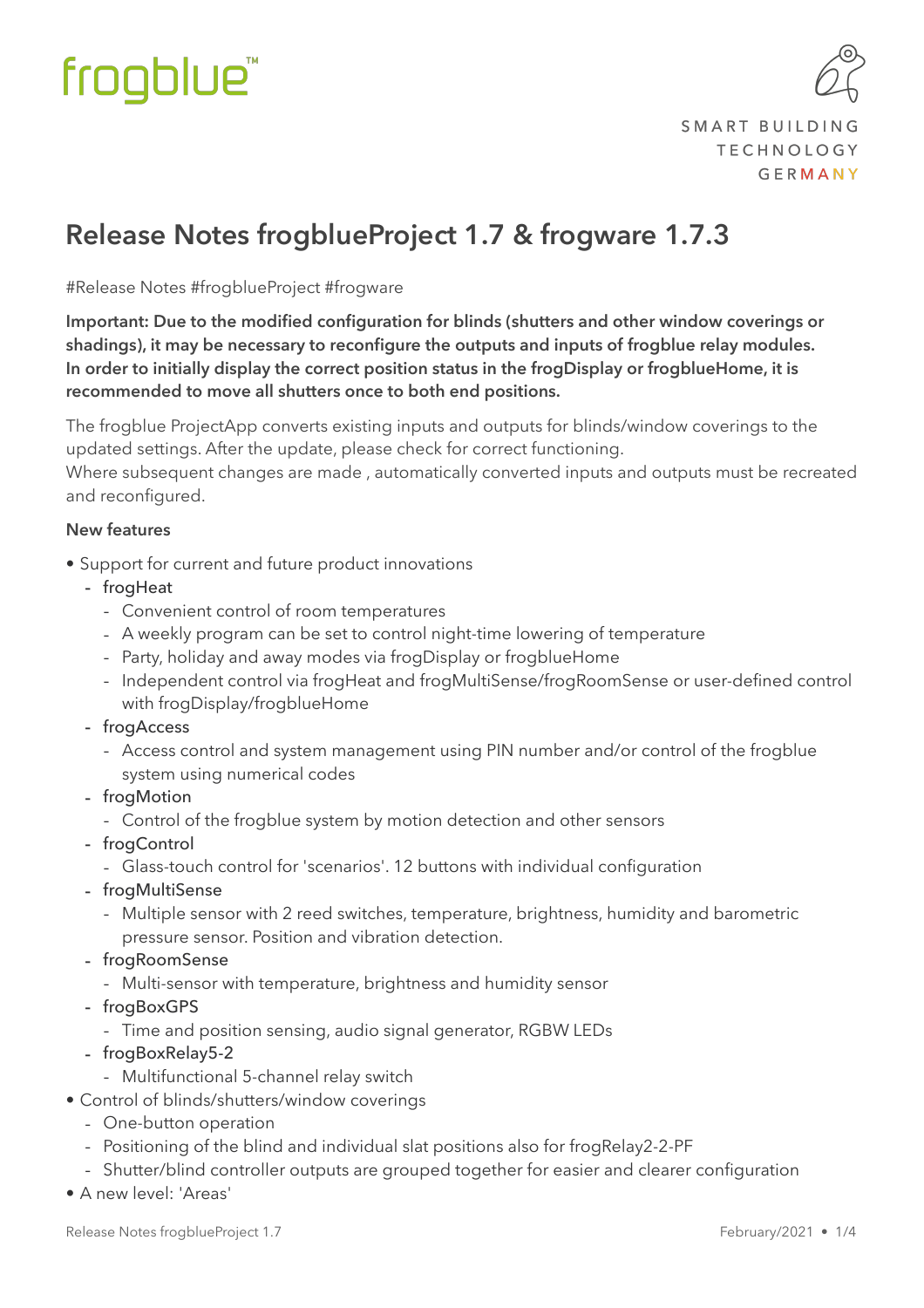

- Areas can be used to create a new level of structuring within a project, such as 'floor' or 'building'
- Messages can be sent in the project, area, room or frog; for example, all outputs within the type
- 'Lighting' at level 'First floor' can be switched on.
- Names for inputs and outputs are configurable
- New additional output types
	- Ventilation
	- Canvas
	- Gate
	- Garage
	- Watering
	- Pump
	- Heating
	- Cooling
	- Furniture lock
	- User-defined
- New additional input types
	- Button Colour tone
	- Button Saturation
	- Button Colour temperature
	- Button Canvas
	- Button Furniture lock
	- Movement
	- User-defined
	- Scene
	- Smoke status
	- Rain status
	- Fire status
	- Gas status
	- Flow status
	- Status water level
	- Leakage status
	- Furniture door open status
	- Furniture door closed status
	- Furniture door locked status
	- Garage open status
	- Garage closed status
	- Garage locked status
	- Gate open status
	- Gate closed status
	- Gate locked status
- Output action 'follower'
	- The output follows the status of another output (e.g. ventilation control can follow the status of the lamp in the bath directly or after a definable time)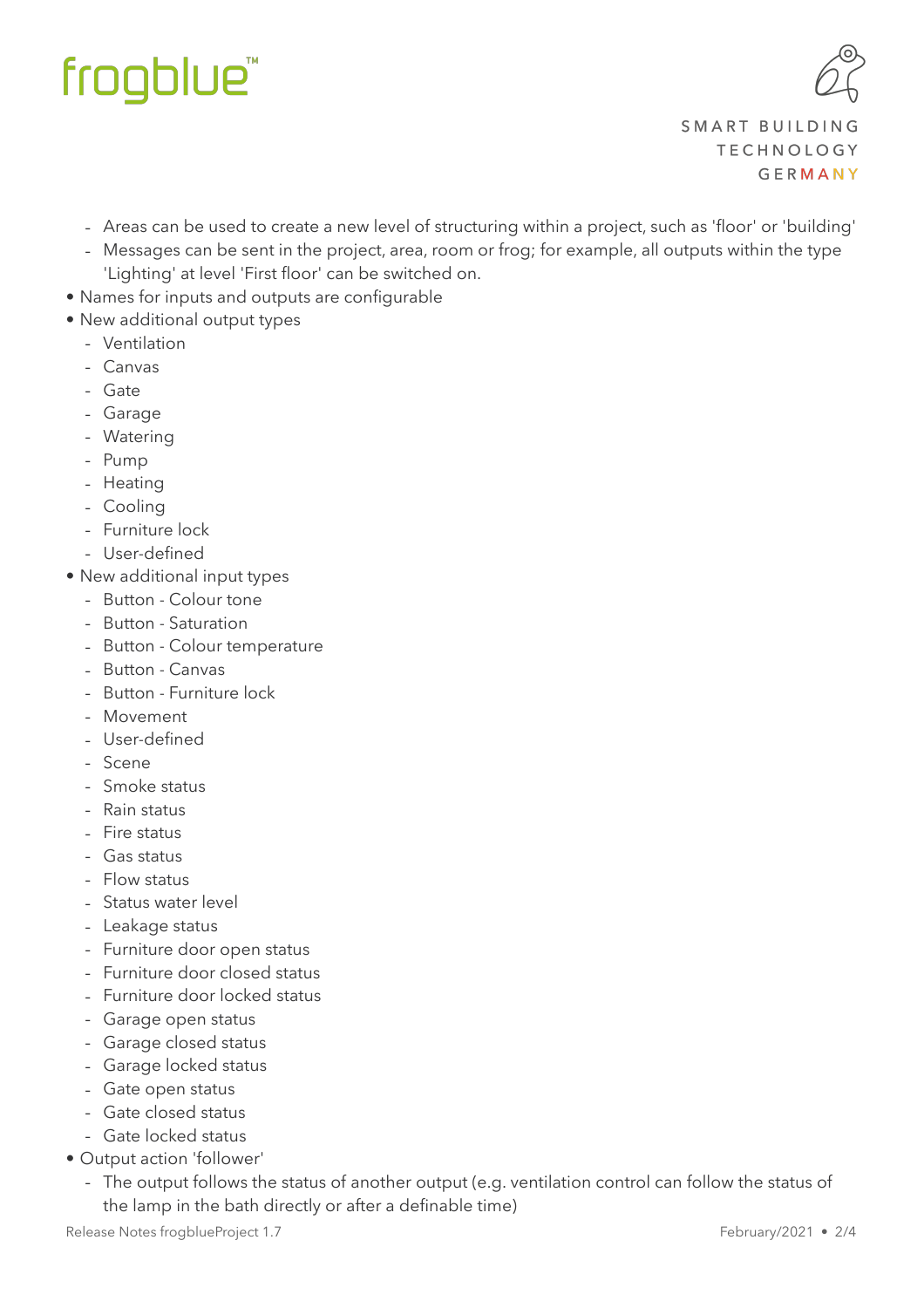

- Multiproject frogKey
	- The frogKey can be integrated into several projects and thus control home and workplace, for example
- Messages Logger incl. export of log file for easy diagnosis
- Filter by device type in the 'frog search' dialogue and in the device manager
- Searching for devices added in device manager
- New project export options
	- Backup file Backup of the project; can be edited with the frogblue ProjectApp
	- Configuration file > Read-only file for importing into frogblue HomeApp or the frogDisplay
- Message 'In room' expanded to include target room
- 'Undo' function added
	- Configuration is always saved in the app when writing to a device
	- Changes that take place afterwards can be reversed using 'Undo'
- QR code scanner when adding frogs manually
- frogLink text mode: Expansion to include JSON structures and extended feedback from devices

#### **Improvements**

- Copy of confirmation dialogue added in frog
- Improved response times
	- Double click speed is set to 0 ms, unless a double or triple click is configured
	- As standard, a light button is set to 'rising edge' instead of 'click'
		- If you additionally configure double-click, the system will automatically switch to 'click'
- Improved performance log display
- New value '-' in the output dimming settings to avoid changing the dimming value
- Main messages can also be deleted using the 'Delete' icon
- Scan in Device Manager only scans the selected devices
- Message Forwarding presets changed
- Direct entry of the room name when creating a new room
- Preset speed double click changed to 350 ms
- Minimum value double click changed to 100 ms
- Minimum debounce time value changed to 20 ms
- Debounce time for frogKey set to 0 ms
- Master/Clone deactivated for frogLink
- Hold time (input function 'Hold') extended to minutes
- 'Search by input signal' also works when input is not configured
- Automatic connection to the frog found for 'Search by input signal'
- Automatic selection of the device when switching from/to Device Manager and configuration view
- Predefined ventilation system signals and groups for 'Ventilation'
- Improved output configuration with additional actions
- Input actions renamed
- Changes to the input or output type no longer means that messages and parameters are binned, as long as the change is of the same main type (e.g. change from light to dimmable light)